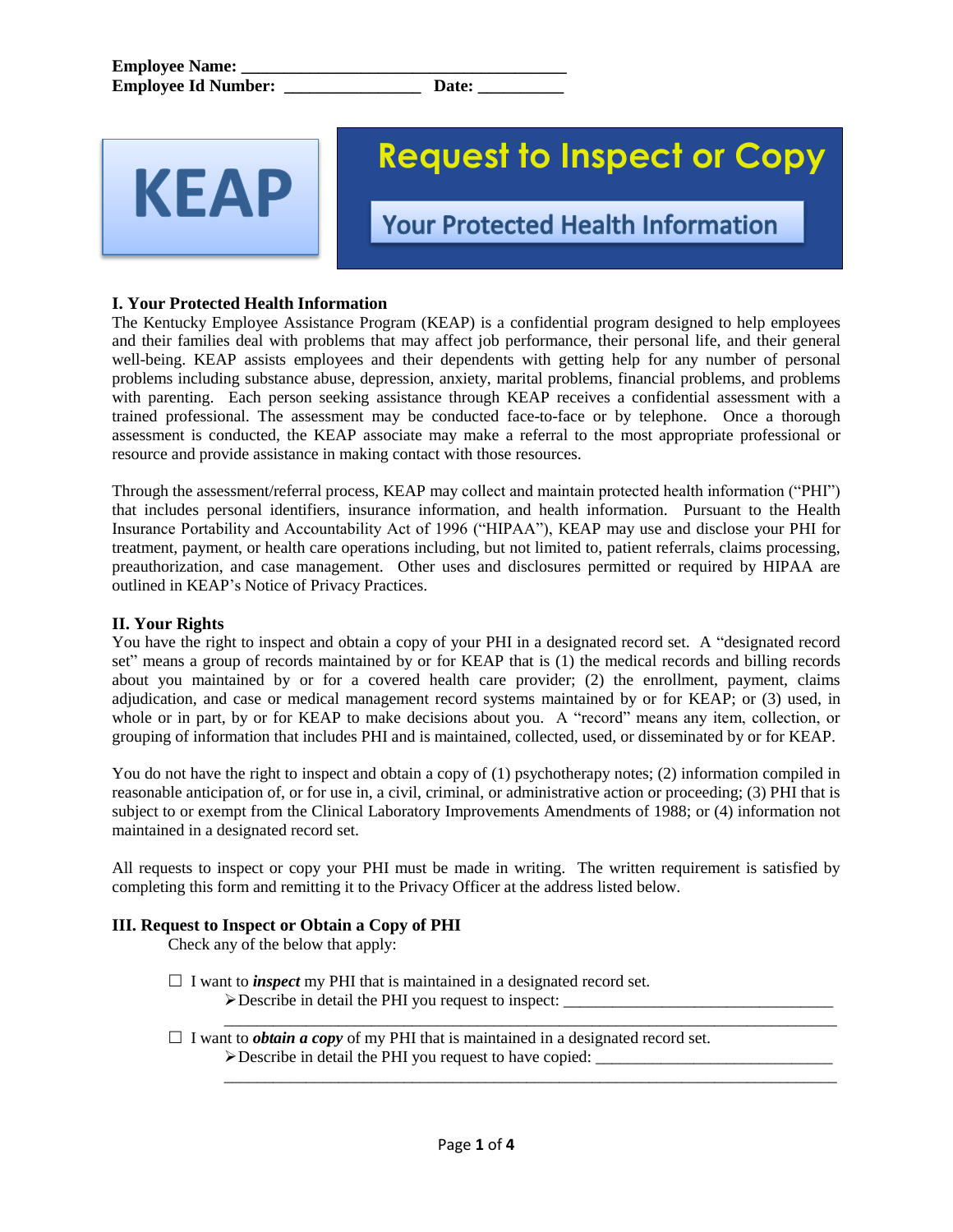| $\triangleright$ I request that the copy of my PHI be mailed to:<br>Name:<br>Street address/P.O. Box #: |                |               |               |                                                                                                                                                                                              |
|---------------------------------------------------------------------------------------------------------|----------------|---------------|---------------|----------------------------------------------------------------------------------------------------------------------------------------------------------------------------------------------|
| City, State, and Zip:                                                                                   |                |               |               |                                                                                                                                                                                              |
| $\triangleright$ I request that my PHI be provided in the following format: (Check one)                 |                |               |               |                                                                                                                                                                                              |
| $\Box$ Paper                                                                                            | $\square$ Disk | $\Box$ CD Rom | $\Box$ E-mail |                                                                                                                                                                                              |
|                                                                                                         |                |               |               | $\triangleright$ KEAP may provide you with a summary of the PHI requested in lieu of providing access to<br>the PHI; or, KEAP may provide an explanation of the PHI to which access has been |

provided. You must agree in advance to such a summary or explanation and the fees imposed by KEAP for the summary or explanation. (Check one)  $I \cap \Box$  agree  $I \cap \Box$  do not agree  $\Box$  to a summary or explanation of the PHI requested and the

associated fees. Fee amount:

KEAP must provide you with access to the PHI in the form and format requested by you, if it is readily producible in such form and format; or, if not, in a readable hard copy form or such other form and format as agreed to by you and KEAP. KEAP may impose a reasonable, cost-based fee for labor, supplies, postage, and preparing an explanation or summary.

If the same PHI that is the subject of a request for access is maintained in more than one designated record set at more than one location, KEAP need only produce the PHI once in response to a request for access/copy.

#### **IV. Denial of Access/Complaints**

KEAP may deny you access to your PHI without providing you an opportunity for a review of the denial if (1) the PHI is exempted from access for the reasons listed in Section II above; (2) access is temporarily suspended for as long as research is in progress, provided you have agreed to the denial of access when consenting to participate in the research; (3) denial of access under the Privacy Act would meet the requirements of that law; or (4) your PHI was obtained from someone other than a health care provider under a promise of confidentiality and the access requested would be reasonably likely to reveal the source of the information.

You have the right to request a review of a denial by a licensed health care professional who is designated by KEAP to act as a reviewing official if the denial is because (1) a licensed health care professional has determined that the access requested is reasonably likely to endanger the life or physical safety of you or another person; (2) the PHI makes reference to another person and a licensed health care professional has determined that the access requested is reasonably likely to cause substantial harm to such other person; or (3) the request for access is made by the individual's personal representative and a licensed health care professional has determined that the provision of access to such personal representative is reasonably likely to cause substantial harm to you or another person.

To request a review of a denial to access or obtain a copy of your PHI, you must submit the request for a review to the Privacy Officer at the address below within 30 days of the date of denial.

You have a right to complain to the Privacy Officer or to the Secretary of the U.S. Department of Health and Human Services ("HHS"). The complaint must (1) be in writing (either on paper or electronic); (2) name the person that is the subject of the complaint and describe the acts or omissions believed to be in violation of the applicable administrative simplification provisions of HIPAA; and (3) be filed within 180 days of when the complainant knew or should have known that the act or omission complained of occurred, unless this time limit is waived by the Secretary for good cause shown.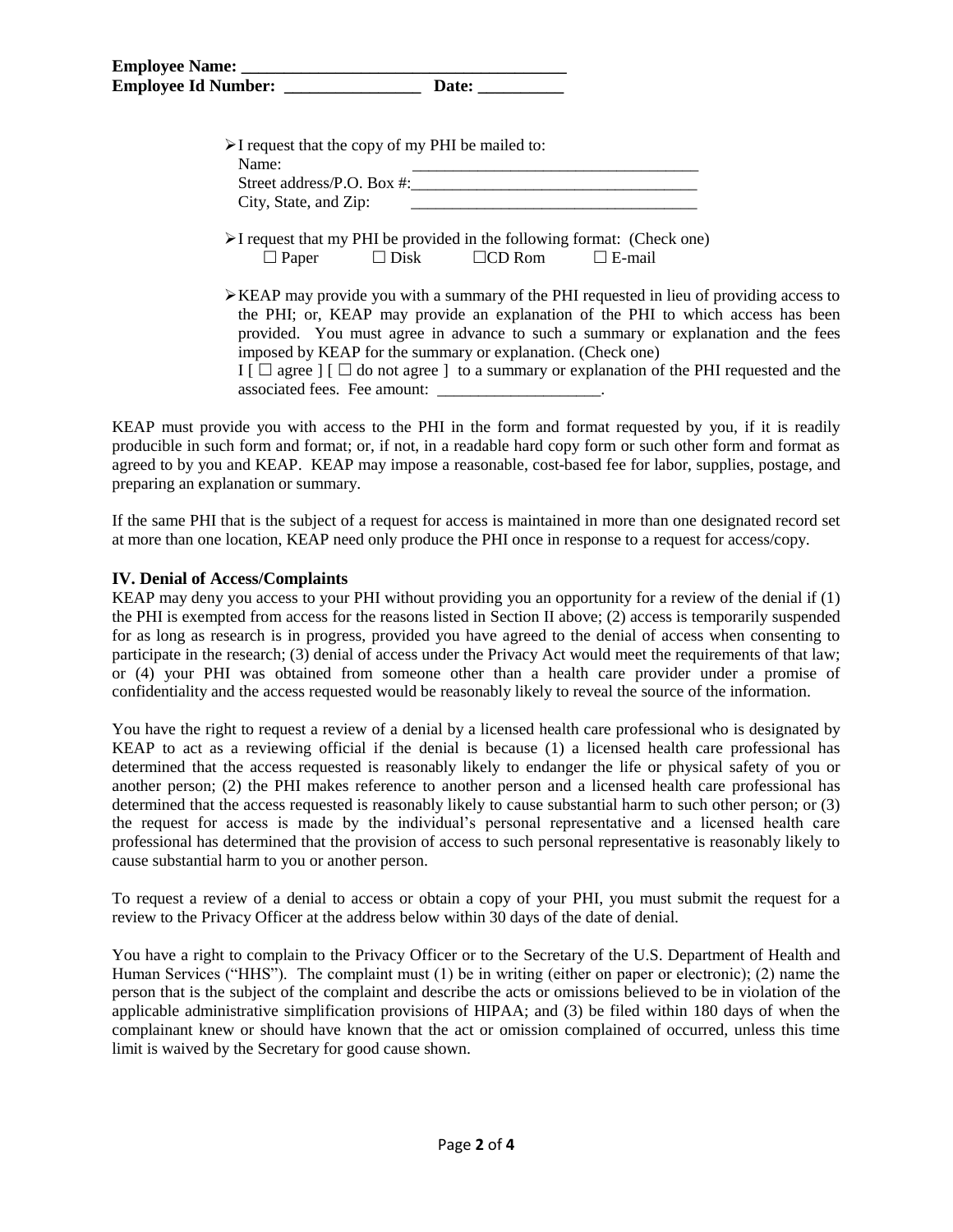| <b>Employee Name:</b>      |       |
|----------------------------|-------|
| <b>Employee Id Number:</b> | Date: |

If you are submitting a complaint to the Privacy Officer, your complaint must be delivered to the attention of the Privacy Officer at the address listed below. If you are submitting a complaint to the Secretary, you should follow the complaint filing instructions on the HHS website at [www.hhs.gov.](http://www.hhs.gov/)

**V. Signature of Member or Member's Personal Representative** *(Form MUST be completed before signing.)* By signing below, I am indicating that I understand my rights and limitations regarding access to and inspection of my PHI.

\_\_\_\_\_\_\_\_\_\_\_\_\_\_\_\_\_\_\_\_\_\_\_\_\_\_\_\_\_\_\_\_\_\_\_ \_\_\_\_\_\_\_\_\_\_\_\_\_\_\_\_\_\_\_\_\_\_\_\_\_\_\_\_\_\_\_\_\_\_\_\_\_\_\_\_\_\_ Printed Name of Member Printed Name of Member's Personal Representative (If Applicable)

Signature of Member or **\_\_\_\_\_\_\_\_\_\_\_\_\_\_\_\_\_\_\_\_\_\_\_\_\_\_\_\_\_\_\_\_\_\_\_\_\_\_\_\_\_\_**

**\_\_\_\_\_\_\_\_\_\_\_\_\_\_\_\_\_\_\_\_\_\_\_\_\_\_\_\_\_\_\_\_\_\_\_**

Member's Personal Representative If a Personal Representative – Describe Relationship to Member. Include authority/documentation proving Date: the contraction of the status as a Personal Representative.

Remit Form To: Sharron S. Burton, Privacy Officer Office of Legal Services Personnel Cabinet 501 High Street, 3<sup>rd</sup> Floor Frankfort, KY 40601 Fax: (502) 564-7603 [Sharron.Burton@ky.gov](mailto:Sharron.Burton@ky.gov)

#### **VI. KEAP Response to Your Request for Access or a Copy of Your PHI**

KEAP must act on a request for access to or copy of your PHI no later than 30 days after receipt of the request. If KEAP is unable to take action within 30 days, KEAP may extend the time for such action by no more than 30 days. If a 30-day extension is required, KEAP will inform you, in writing, of the reasons for the delay and the date by which KEAP will complete its action on the request.

In response to the request for access or a copy of your PHI in a designated record set, KEAP:

 $\Box$  Agrees to your access/inspection request. The information you have requested to inspect will be available at the Personnel Cabinet, 501 High Street, Frankfort, Kentucky between 8:00 am and 4:30 pm (EST) Monday through Friday beginning \_\_\_\_\_\_\_\_\_\_\_\_\_\_\_\_\_\_\_\_\_\_\_\_\_\_\_. You may contact the Privacy Officer named above to arrange for an appointment to review your requested PHI.

 $\Box$  Agrees to provide a copy of your PHI in the requested format. Fee: The copy of your requested PHI will be mailed to you upon receipt of the fee.

 $\Box$  Agrees to provide a copy of your PHI; however, the information is not readily producible in the form and format requested. KEAP is providing the requested PHI in a readable hard copy or in \_\_\_\_\_\_\_\_\_\_\_\_\_\_\_ form/format as agreed to by you and KEAP. Fee:

The copy of your requested PHI will be mailed to you upon receipt of the fee.

 $\Box$  Denies your request for access of a copy of your PHI for the following reasons and you **do not** have a right of review for the denial:

 $\Box$  You requested psychotherapy notes and such notes are exempted from your right of access/copying

 $\Box$ You requested information compiled in reasonable anticipation of, or for use in, a civil, criminal, or administrative action or proceeding.